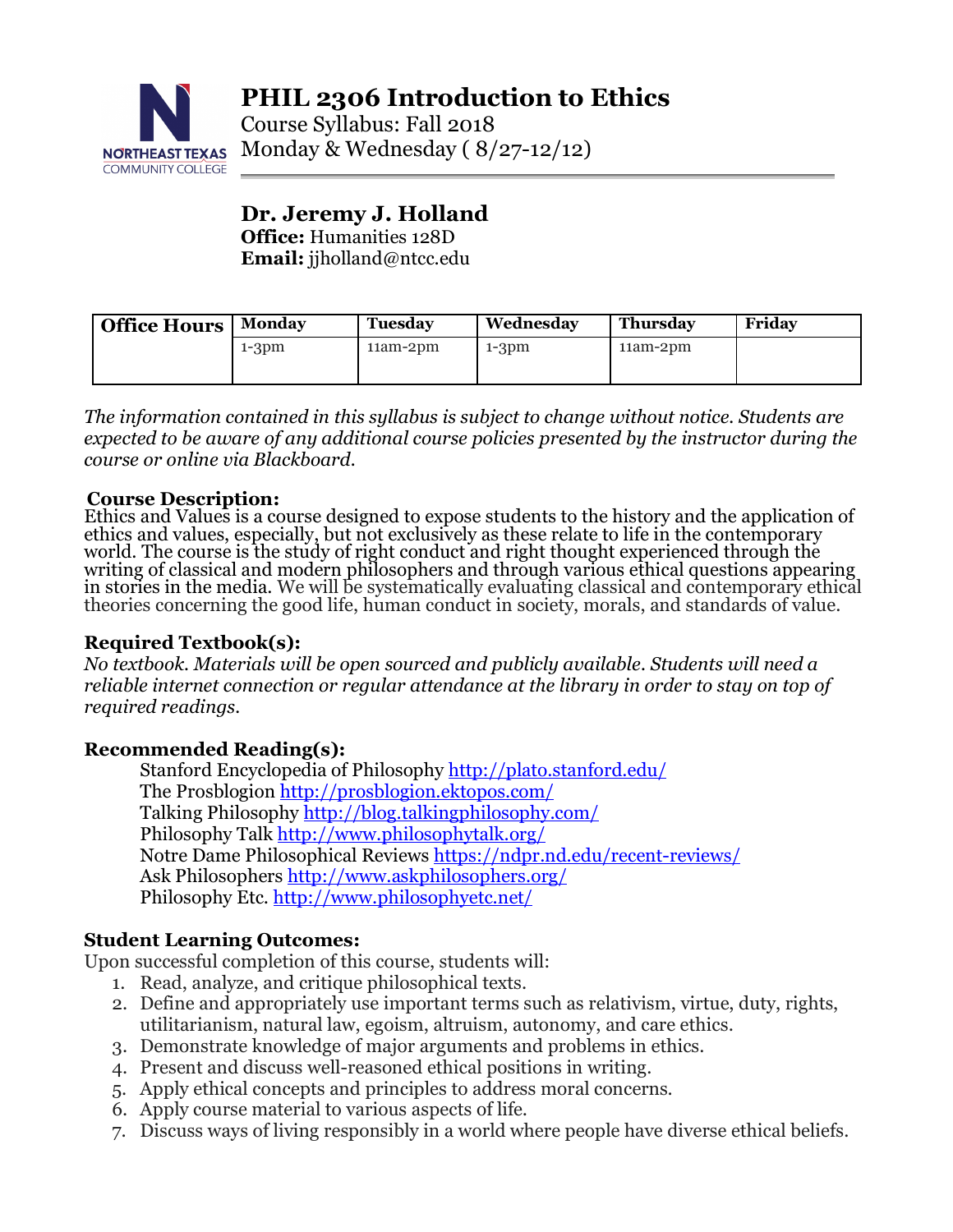#### **Course Objectives:**

- 1. Students will analyze and articulate the theoretical principles that guide philosophical life, applying historical principles to modern examples.
- 2. Students will critically evaluate the content, causes, and effects of philosophically significant events, questions, and decisions, articulating courses of action accurately, thoroughly, and in-depth without indication of personal belief (unless specifically requested).
- 3. Students will display an air of respect and understanding for philosophically and morally complex and sometimes sensitive issues.
- 4. By analyzing the opposition, students will develop their own philosophical voice, moving beyond simple claims to well-documented, supported arguments.

#### **Lectures & Discussions:**

Lectures and/or discussions will be based on chapters in the textbook and academic articles.

# **Evaluation/Grading Policy:**

Students will be tested on assigned readings from the text as well as additional materials assigned in class. Previous arrangements must be made when it is necessary to miss a quiz/exam. In the case of an emergency where prior notification is unavailable, students must provide proof of an excused extenuating circumstance in order to make up the test.

Your final grade will be determined by 5 components:

| <b>Punctuality &amp; Participation</b> | <b>20%</b> |
|----------------------------------------|------------|
| Quizzes                                | 10\%       |
| <b>Research Report</b>                 | <b>20%</b> |
| Midterm Exam                           | 25%        |
| Final Exam                             | 25%        |

#### **Tests/Exams:**

Two exams will be given (midterm and final). The questions are primarily multiple choice, true/false and short essay. No notes are permitted on exams.

Previous arrangements must be made when it is necessary to miss an exam. In the case of an emergency where prior notification is unavailable, students must provide proof of an excused absence in order to make up the test.

# **Student Responsibilities/Expectations:**

Since the lecture-discussion method will be employed in this class, regular attendance is highly encouraged. Students must be present in order to get credit for some in-class assignments. Failure to attend on mandatory attendance days will result in a loss of available points for the activity. If the attendance policy is broken, the instructor will examine the reasons for the student's absences, the student's work in the class, and determine whether it is in the student's best interest to remain in the class. If the student breaks the attendance policy, the instructor may begin withdrawal procedures (up to the college's withdrawal deadline) or may fail the student for the course (after the college's withdrawal deadline has passed). Students are expected to **check** weekly the campus email account and the course Blackboard for any course changes, announcements, and assignments.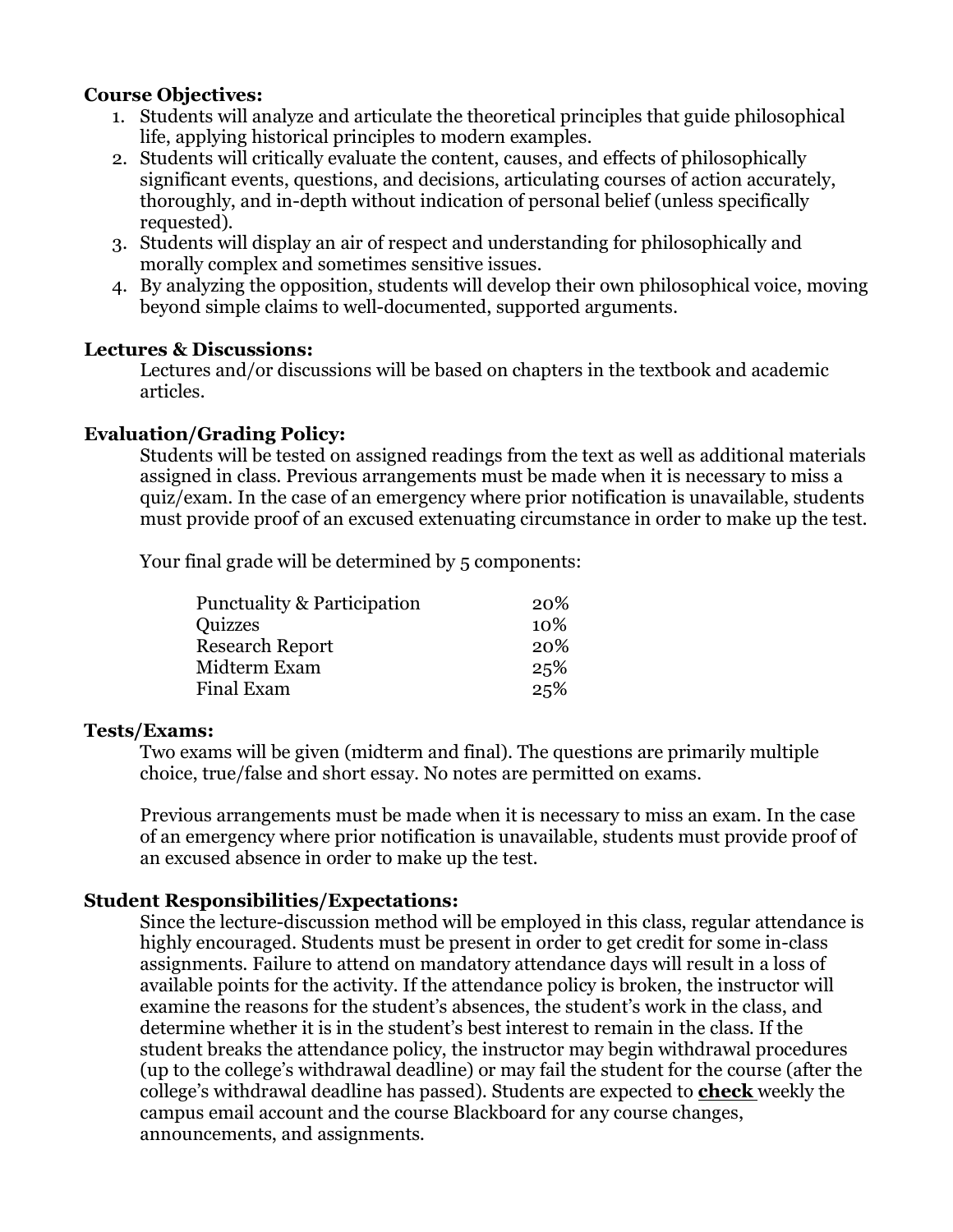#### **NTCC Academic Honesty Statement:**

Students are expected to complete course work in an honest manner, using their intellects and resources designated as allowable by the course instructor. Students are responsible for addressing questions about allowable resources with the course instructor. NTCC upholds the highest standards of academic integrity. This course will follow the NTCC Academic Honesty policy stated in the Student Handbook.

#### **ADA Statement:**

It is the policy of NTCC to provide reasonable accommodations for qualified individuals who are students with disabilities. This College will adhere to all applicable federal, state, and local laws, regulations, and guidelines with respect to providing reasonable accommodations as required to afford equal educational opportunity. It is the student's responsibility to request accommodations. An appointment can be made with Shannin Garrett, Academic Advisor/Coordinator of Special Populations located in the College Connection. She can be reached at 903-434-8218. For more information and to obtain a copy of the Request for Accommodations, please refer to the NTCC website - Special Populations.

#### **Family Educational Rights and Privacy Act** (**FERPA**):

The Family Educational Rights and Privacy Act (FERPA) is a federal law that protects the privacy of student education records. The law applies to all schools that receive funds under an applicable program of the U.S. Department of Education. FERPA gives parents certain rights with respect to their children's educational records. These rights transfer to the student when he or she attends a school beyond the high school level. Students to whom the rights have transferred are considered "eligible students." In essence, a parent has no legal right to obtain information concerning the child's college records without the written consent of the student. In compliance with FERPA, information classified as "directory information" may be released to the general public without the written consent of the student unless the student makes a request in writing. Directory information is defined as: the student's name, permanent address and/or local address, telephone listing, dates of attendance, most recent previous education institution attended, other information including major, field of study, degrees, awards received, and participation in officially recognized activities/sports.